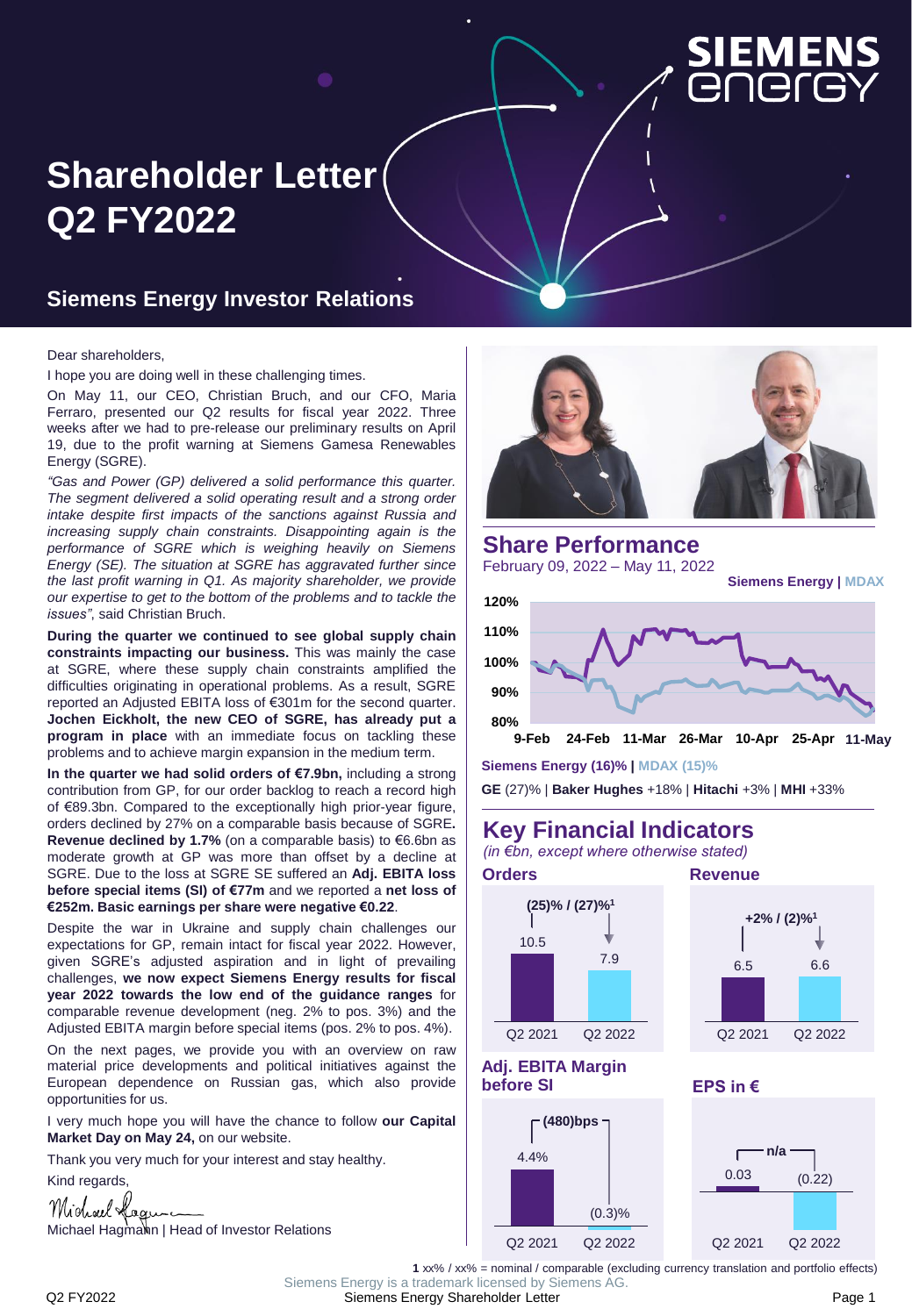## **Siemens Energy Segments in Q2 FY2022**



**Revenue:** €4.4bn **Adj. EBITA before SI:** €266m **Adj. EBITA Margin before SI:** +6.0%



**Revenue:** €2.2bn **Adj. EBITA before SI:** €(278)m

**Adj. EBITA Margin before SI:** (12.8)%

## **Siemens Energy: geopolitical impact**

The war in Ukraine is cause for concern around the world. Besides the uncertainties about the further developments of the situation, Europe is facing high energy cost inflation due to its dependence on Russian energy sources. European bills for gas and power increased by 128% and 177% compared to summer 2020. Furthermore, there is a strong impact on commodity prices, especially on natural gas and ferrous and non-ferrous metals.

#### **European energy bills increased significantly since summer 2020**

|               | <b>Volumes</b><br>(TWh) | <b>Energy bills</b> |                |          |
|---------------|-------------------------|---------------------|----------------|----------|
| <b>Europe</b> |                         | Summer 2020         | <b>1Q 2022</b> | % Change |
| Gas           | 5,300 TWhg              | $\epsilon$ 338bn    | €771bn         | $+128%$  |
| <b>Power</b>  | 3,300 TWhe              | €548bn              | €1.519bn       | $+177%$  |

**Source:** Goldman Sachs Global Investment Research

## **Commodities prices with high volatility since 2020**



**Source:** Reuters | Finanzen.net

In order to reduce dependency on Russian fossil fuels, the EU initiated REPowerEU, an energy policy program with the short-term goal to reduce Russian gas imports by 2/3 by year-end and to zero by 2030. The German government also started an initiative to reduce its dependency on Russian gas (~50% of German gas imports) and to boost renewable energy sources.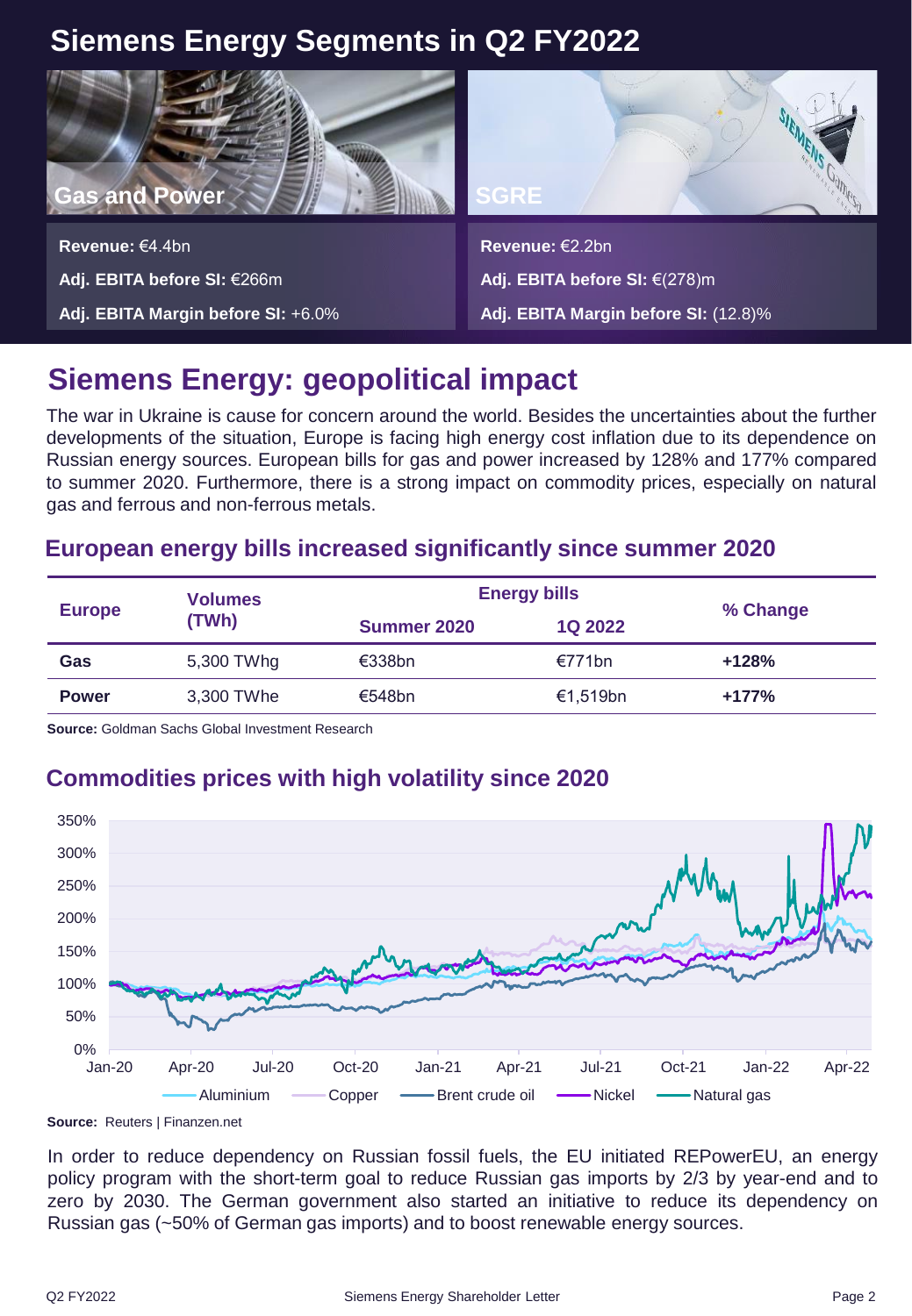## **Germany: 100% of energy from renewable sources by 2035**

Share of wind and solar power by 2030

**80% 110GW**<br> **200GW**<br>
Share of wind and solar **30GW**<br> **30GW**<br> **200GW**<br>
Solar energy capacity Offshore wind energy capacity



### **EU: REPowerEU to cut dependence on Russian gas**

The EU announced the REPowerEU program to reduce dependence on Russian fossil fuels, proposing the acceleration of renewable energy deployment and energy efficiency. See below some of the program's goals:

| Solar & wind energy<br>By 2030:<br>480GW of wind (~48GW / year)<br>٠                                    | HAY Y                 |  |
|---------------------------------------------------------------------------------------------------------|-----------------------|--|
| 420GW of solar<br>٠                                                                                     |                       |  |
| <b>Renewables permitting</b>                                                                            |                       |  |
| Faster permitting<br>٠                                                                                  | $\mathbb{I}\setminus$ |  |
| Shorter time for roll-out of renewable<br>$\bullet$<br>projects and grid infrastructure<br>improvements |                       |  |
| <b>Hydrogen accelerator</b>                                                                             |                       |  |
| Develop infractructure, storage facilities and ports<br>$\bullet$                                       |                       |  |
| Replace Russian gas with additional:<br>٠                                                               |                       |  |
| 10 Mt of imported renewable hydrogen<br>٠                                                               |                       |  |
| 5 Mt of domestic renewable hydrogen<br>$\bullet$                                                        |                       |  |
| $\rightarrow$ Target: 80GW of renewables to produce 5.6 Mt<br>of green hydrogen                         |                       |  |
| <b>Heat pumps</b>                                                                                       |                       |  |
| 30 million newly installed heat pumps<br>٠                                                              |                       |  |

#### **Siemens Energy: opportunities due to governmental frameworks**

The current situation is a proof point for the importance of speeding up the energy transition towards more secure, reliable and sustainable energy sources. The new government frameworks provide opportunities for Siemens Energy to support societies and customers to transform with its portfolio:

- **1) onshore and offshore wind energy offerings**
- **2) production of electrolyzers for green hydrogen**
- **3) solutions to improve existing gas turbines efficiencies and hydrogen-ready upgrades**
- **4) compression for heat pumps and LNG terminals**.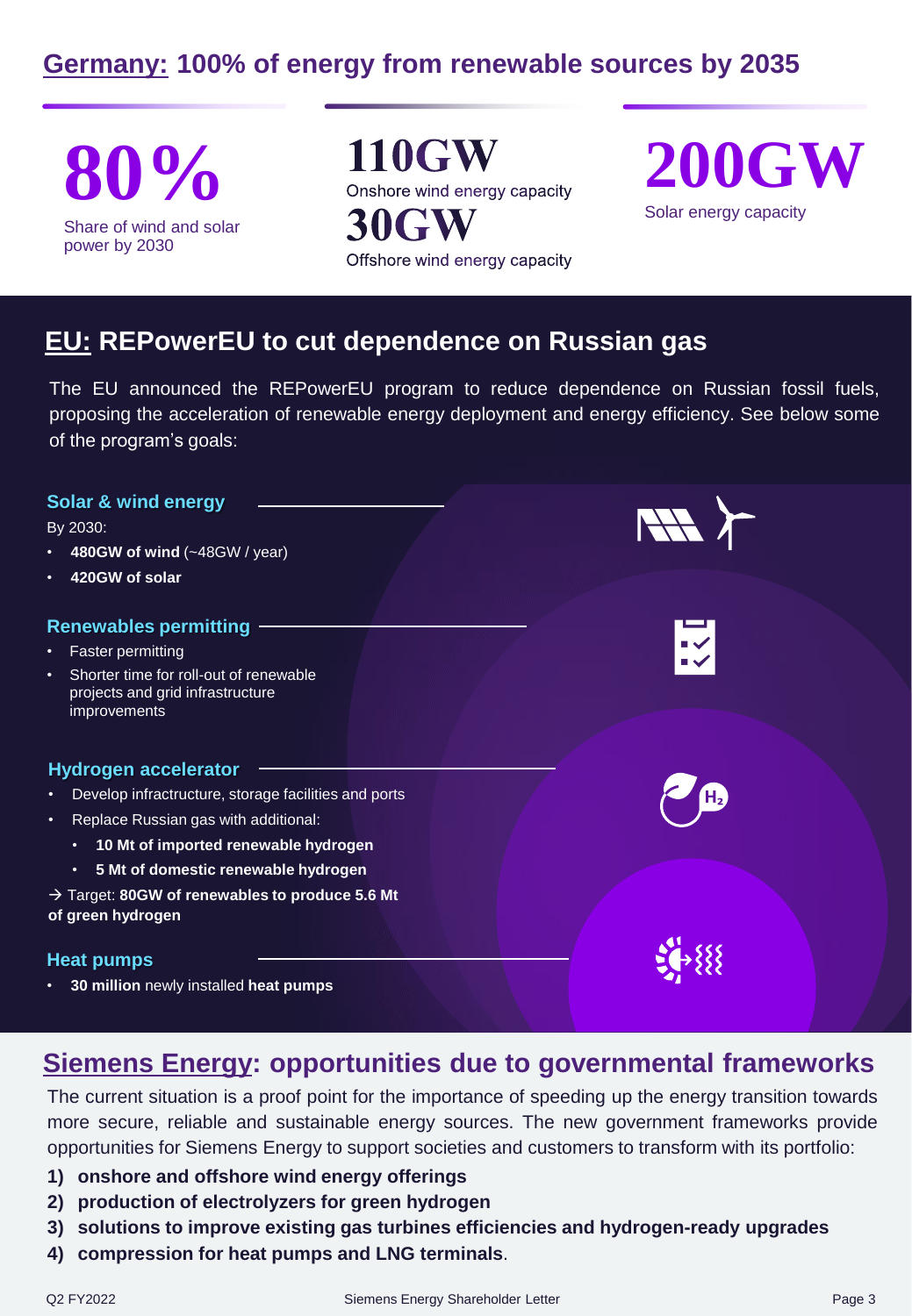### **Siemens Energy to start production of hydrogen electrolyzers in Berlin**

Siemens Energy will locate the industrial production of electrolysis modules in Berlin and is thus taking the centerpiece of its hydrogen technology to the capital.

**Start of the first Gigawatt production at the multi-Gigawatt factory at the location Huttenstrasse is scheduled for 2023**. At this site the complete infrastructure of an existing production hall can be used. New production lines for the electrolyzers are being set up on 2,000sqm at a cost of around €30m.

*"With the new production facility, we are reinforcing our claim to play an active role in shaping the energy transition. For us, hydrogen is an important component of the future energy world. For this to be economically viable, the*



*manufacturing costs for electrolyzers must be significantly reduced. With our new production facility, we are helping to make hydrogen competitive sooner." -* CEO Christian Bruch

#### **Outlook for fiscal year 2022**

**For the GP segment in FY2022,** we maintain our guidance for comparable revenue growth (excluding currency translation and portfolio effects) between positive 1% and positive 5%, and Adjusted EBITA margin before special items between positive 4.5% and positive 6.5%. However, in light of prevailing challenges, we expect results towards the low end of the guidance ranges. For FY2023, we confirm our target of an Adjusted EBITA margin before special items in a range between positive 6% and positive 8%.

Given **SGRE's** performance of the first half year and continued internal and external uncertainties, SGRE announced that its previous guidance of a comparable decline of revenue between negative 2% and negative 9% and an Adjusted EBITA margin before special items in a range of negative 4% to positive 1% is no longer valid. According to SGRE, the company cannot provide projections for the second half of the year with the desirable detail and precision but will continue to work to achieve a comparable revenue development within the range of negative 2% and negative 9%, and Adjusted EBITA margin before special items towards the low end of the previous guidance range of negative 4%.

**For Siemens Energy in FY2022**, we now expect results towards the low end of the guidance ranges for comparable revenue development (negative 2% to positive 3%) and Adjusted EBITA margin before special items (positive 2% to positive 4%). Consequently, we expect Net loss to be level with prior year compared to the previous guidance of a sharp improvement. We confirm expectations for the Free cash flow pre tax to be in a range of a positive mid-tripledigit million €.

Because of the war in Ukraine and the sanctions imposed on Russia the operating environment for Siemens Energy has become more challenging. Siemens Energy is complying with all sanctions and has stopped any new business in Russia. Siemens Energy has started to see an impact on revenue and profitability as a result of the war and is experiencing an aggravation of the existing supply chain challenges. We are currently not able to fully assess the potential impact for the remainder of the fiscal year and can therefore not rule out further negative effects mainly on revenue, profitability and recoverability of assets. In addition, we note a rising impact related to the COVID-19 situation in China.

This guidance assumes no further major financial impacts from COVID-19 on our business activity and excludes charges related to legal and regulatory matters including further negative effects from the war in Ukraine and its economic consequences.

| m | <b>Financial Calendar</b> |                           | <b>IA</b> | <b>Contact Investor Relations</b>                                                                    |
|---|---------------------------|---------------------------|-----------|------------------------------------------------------------------------------------------------------|
|   | May 24, 2022              | <b>Capital Market Day</b> |           | +49 89 636 25358<br>investorrelations@siemens-energy.com<br>www.siemens-energy.com/investorrelations |
|   | Aug 8, 2022               | Q3 FY2022                 |           | <b>Siemens Energy AG</b><br>Otto-Hahn-Ring 6                                                         |
|   | Nov 16, 2022              | Q4 FY2022                 |           | 81739 Munich, Germany                                                                                |